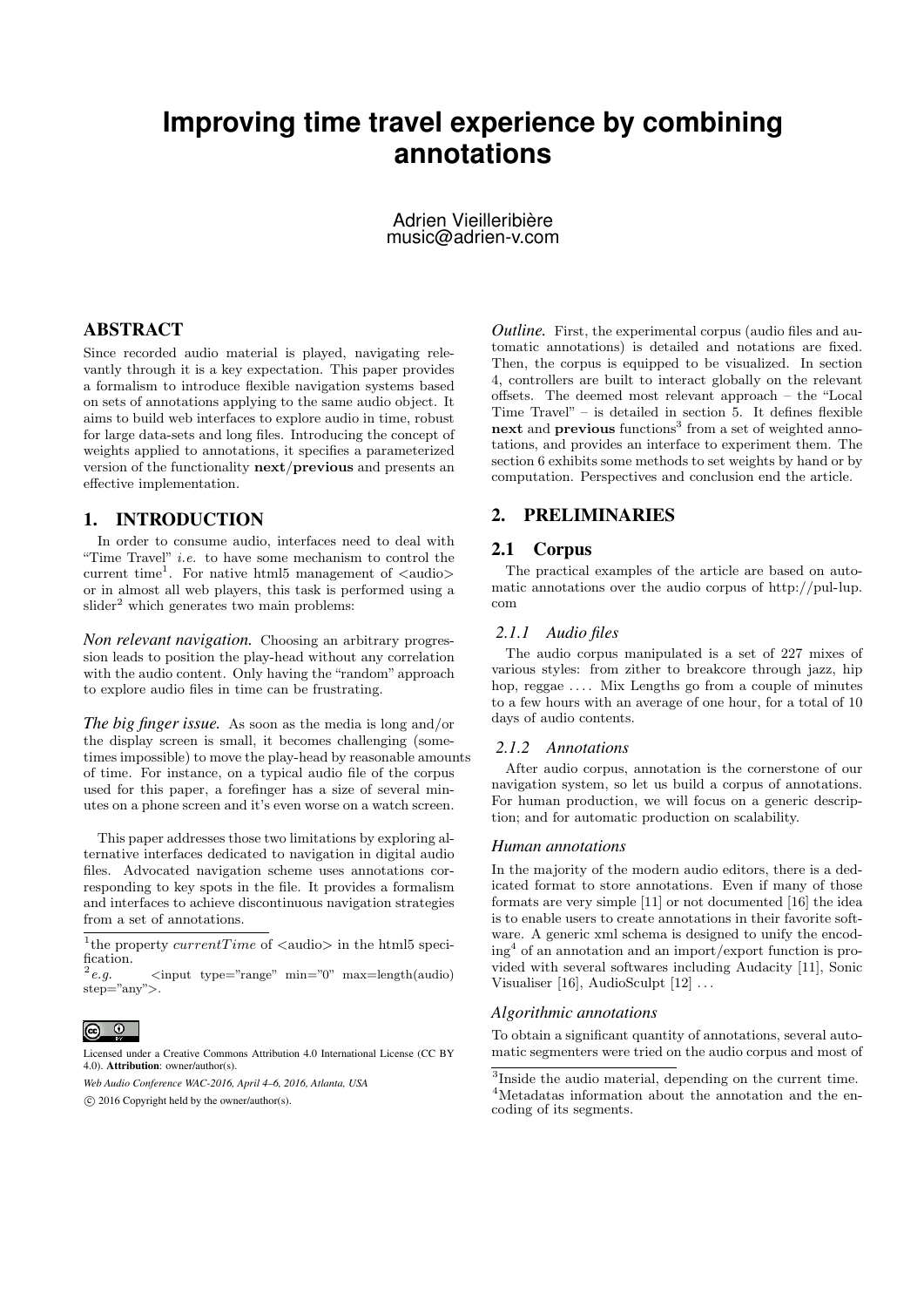

Figure 1: Example of 5 Segments: the topmost one is denoted  $(t_1, t_3 - t_1, A)$ .

them left aside: available implementations are often partial [9] or too difficult to access [6] and many of them [5] do not scale up for large audio files. The Queen Mary Segmenter [4, 15] was chosen and processed throught SonicAnnotator [1]. For each audio file, a few tens of segmentations were made by varying the three main parameters<sup>5</sup> of the segmenter, and a total of 15 000 segmentations were generated.

## 2.2 Notations

To formalize an annotation-based next and previous, let a be an audio of length T and  $\Sigma$  a finite alphabet. A *labeled* segment of a is a segment of  $[0, T]$  labeled by a word on  $\Sigma$ . It will be denoted as a tupple  $s = (t, d, w)$  with  $0 \le t \le T$ ,  $0 \leq d \leq T-t$ , and  $w \in \Sigma^*$ . t corresponds to the starting time; d corresponds to the duration; and w to the label of the labeled segment.

An *annotation* A of size n of an audio file a is a set  $A$  of n labeled segments of  $a$  and a set  $\mathcal M$  of metadatas.

Formally, for an annotation A, the  $Next$  operation at time t gives the set of the closest subsequent labeled segments and the next is the (common) starting time of these segments:

•  $Next_A(t) = \{ (t_i, d_i, w_i) \in \mathcal{A} \text{ such that } t_i > t \text{ and } t_i \}$ 

$$
\forall j \in \{1, n\}, (t_i > t) \Rightarrow (t_j \ge t_i) \}.
$$

•  $next_A(t) = T$  if  $Next_A(t)$  is empty; and  $next_A(t) = t_i$ such that  $(t_i, d_i, w_i) \in \mathcal{N}ext_A(t)$  otherwise.

Symmetrically:

- $Prev_A(t) = \{ (t_i, d_i, w_i) \in A \text{ such that } t_i < t \text{ and } t_i \leq t \}$  $\forall j \in \{1, n\}, (t_i < t) \Rightarrow (t_j \leq t_i) \}$ .
- $prev_A(t) = 0$  if  $prev_A(t)$  is empty; and  $prev_A(t) = t_i$ such that  $(t_i, d_i, w_i) \in \mathcal{P}rev_A(t)$  otherwise.

Example 1. For the annotation  $A$  with segments given by the Figure 1, and summarizing the segment by its label:  $Next_A(x_1) = \{C, D\}, next_A(x_1) = t_3, Next_A(x_3) = \emptyset,$  $next_A(x_3) = T$ ,  $Prev_A(x_1) = Prev_A(x_2) = \{A, B\},\$  $prev_A(x_1) = prev_A(x_2) = t_1.$ 

## 3. VISUALIZATION: SCALAR VALUES

To explore this huge generated set of annotations, we first construct a data cube of quantitative properties of the generated segmentations (average length of segments, lengths of the shortest and the longest one . . . ) and then use computational and visualization tools. For large datasets, statistical analysis is used and for smaller ones, a prototype of interactive visualization is built.

#### Small data set

A web interface is built to visualize the cube of data. The user chooses the mapping between the available properties of annotations (11 dimensions including parameters used, average duration of segments, longest duration. . . ) to the 4 dimensions<sup>6</sup> (+title) of a bubble chart visualization [14].

Example 2. http://wac16.adrien-v.com/?ex=2<br>x-axis



Neighbourhood Limit

In this example, each bubble represents a segmentation of the same audio file. The parameters used for the bubble are here shown as the category: hybrid features are used (first parameter), 10 segment types are searched (second one), and the neighborhood limit (third one) is shown in x-axis. It shows that raising the neighborhood limit does not always decrease the number of found segments. The size of the bubbles is mapped to the maximal duration: it points out that the four larger bubbles have some large uncut portions (over 10 minutes).

## Large data set

A more sophisticated approach is needed to obtain readable plots from large data sets. Thus, to analyze the whole cube of our corpus, data is injected into a statistical system [7, 2] and correlations are projected with a Principal Component Analysis [3]. A few examples of such projections can be found at http://wac16.adrien-v.com/PCA.php.

#### 4. GLOBAL TIME TRAVEL

We want a framework to navigate with several annotations and now focus on time related data and interfaces to navigate through time.

To visualize a set of segmentations and use them for interaction, each segment is associated to a visual object that can access its attributes<sup>7</sup>.

6 x-axis, y-axis, weight (size of the bubbles) and category (color).

<sup>5</sup>The features used (Chroma,Constant-Q,MFCC), the Number of Segment Types, and the Neighborhood limit.

<sup>&</sup>lt;sup>7</sup>Starting position, duration and label.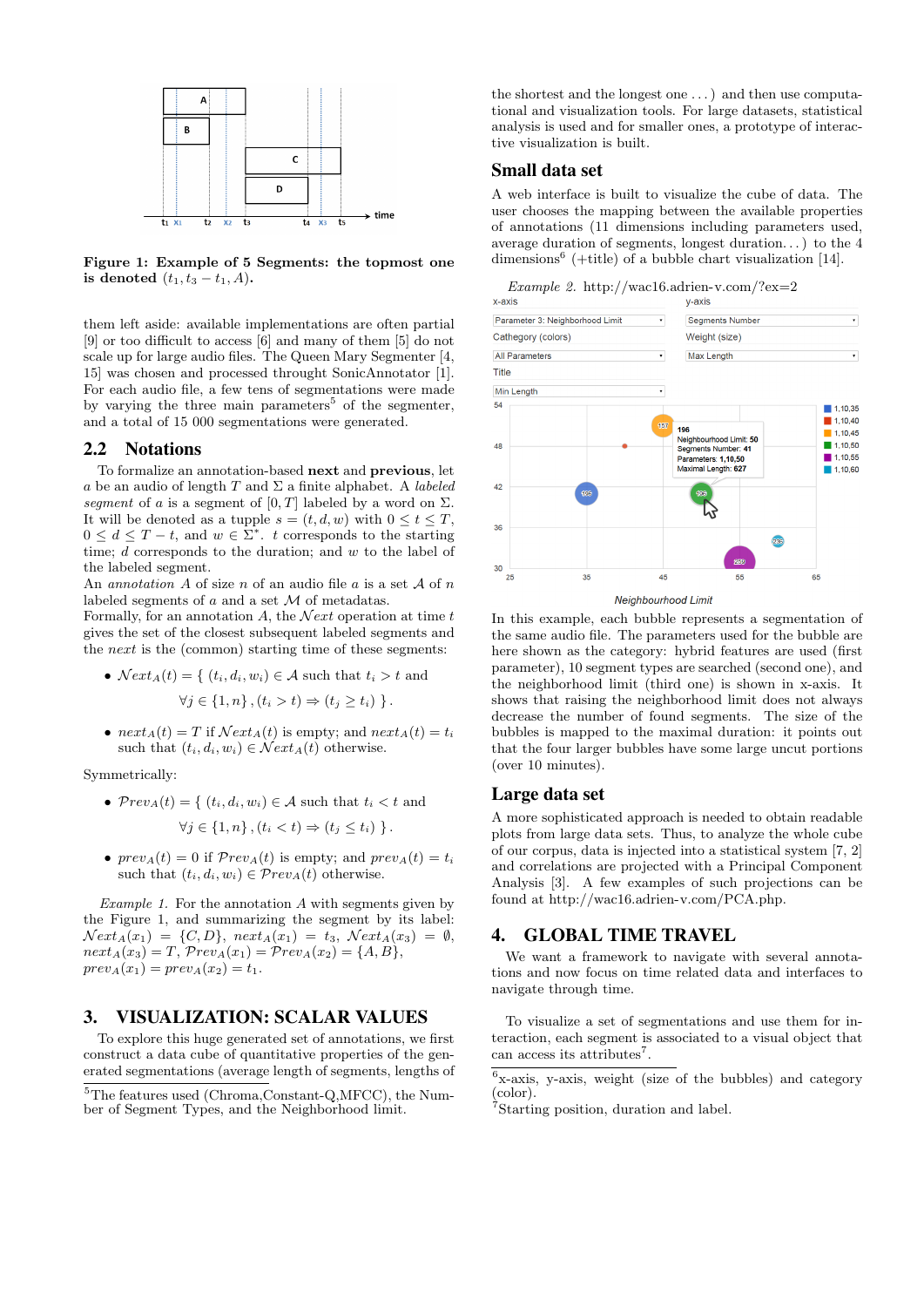We can use a standard Bar Charts [13] and change the reading position on selected events as in the following example.

Example 3. http://wac16.adrien-v.com/?ex=3



Time goes from left to right, each line represents a segmentation, and each rectangle a segment. The focus shows the parameters used for the line and the length (in seconds) of the segment. Clicking on a segment puts the reading position into its starting time.

This type of controller succeeds in replacing the random click search method, which solves the first "relevant navigation" expectation. However, for long audio files, the "big finger issue" remains. One can go through this limitation with a zoom capability, for instance by the use of annotation charts [10] (e.g. http://wac16.adrien-v.com/?ex=4).

This answers both problems addressed in the introduction. It creates new frustrations: the zoom capability is hard to be quickly set to an appropriate granularity, and hard to update without degrading the user experience.

## 5. LOCAL TIME TRAVEL

To get around previous annoyances, we suggest a local navigation strategy. It can be understood as an extended concept of the next or previous function based on a set of annotations. All the annotations may contribute to this function but not necessary with an equal significance. First of all, let us assume that a weight  $\lambda_i \geq 0$  is set on each annotation  $A_i$ .

#### Minimal Local Navigation

The simplest navigation with several annotations is using the union of the segments:

$$
next_{A_1, ..., A_n}^{\lambda_1, ..., \lambda_n}(t) = min_{i=1}^n (next_{A_i}(t) \text{ such as } \lambda_i > 0)
$$

This navigation can be very useful for tasks requiring all possible hot points. However, it can easily create very small segments and will not provide an interesting user experience in most cases.

#### Maximal Local Navigation

To navigate with bigger shifting, we can think of going forward until every annotation has started a new segment:

$$
next_{A_1, ..., A_n}^{\lambda_1, ..., \lambda_n}(t) = max_{i=1}^n (next_{A_i}(t) \text{ such as } \lambda_i > 0)
$$

At the opposite of the previous case, the navigation experience can be downgraded by too large shifts due to sparse annotations.

#### General Case: Parameterized Local Navigation

The most interesting next functions are "between" those minimal and maximal cases. To get such intermediary functions, a parameterized version is proposed: the  $\alpha$ -next navigation<sup>8</sup>. The intuition is that the parameter  $\alpha$  is related to



Figure 2: Examples of "weighted nexts".

"how far" the user wants to go forward (e.g. Figure 2).

More formally, let  $A = (A_1, \ldots, A_n)$  be a set of n annotations of the audio file a with weights  $\lambda = (\lambda_1, \dots \lambda_n), \lambda_i \geq 0$ and let  $\alpha > 0$  be a target weight.

 $\mathcal{N}ext_{\mathbb{A}}^{\lambda}[\alpha](t)$  is the set<sup>9</sup> of  $(t_i, d_i, w_i) \in \mathcal{A}_j$  such that

 $\bullet \lambda_j > 0,$ 

$$
\bullet \ \ t_i>t,
$$

$$
\bullet\;\;\alpha\leq\sum_{j=1}^{n}\lambda_{j}\delta_{next_{A_{j}}\left(t\right)\leq t_{i}}\;\text{and}
$$

• for all  $(t', d', w') \in \mathcal{A}_{j'}$  with the first three properties,  $t' \geq t_i$ .

As before, the  $next_{\mathbb{A}}^{\lambda}[\alpha](t)$  is defined as T if  ${\mathcal{N}}ext_{\mathbb{A}}^{\lambda}[\alpha](t)$  is empty and as the starting time of the segment(s) returned by  $\mathcal{N}ext_{\mathbb{A}}^{\lambda}[\alpha](t)$  otherwise.

Remarks: The minimal case naturally extends the definition for  $\alpha = 0$ . To redefine the maximal case, just set  $\alpha$  to  $\sum_i \lambda_i$ . Computing the *next*(*t*) can be done accumulating weight in a loop reading all annotations in parallel. It can be simplified and optimized<sup>10</sup> for both minimal and maximal cases.

## Let's play it online

We have a corpus of segmentations, and an algorithm to compute the weighted next or previous function. It is time to build a web interface to experiment the weighted local time travel. An example – shown in Figure 3 – can be manipulated at http://wac16.adrien-v.com/?ex=wltt.

#### 6. SETTING WEIGHTS

From a general point of view, setting a weight to each annotation can be used for many purposes:

- one can simulate a filter mechanism using binary weights.
- scalar weights can represent a human ranking system.
- weights can also model an arbitrary computation of relevance ...

<sup>&</sup>lt;sup>8</sup>The  $\alpha$ -**previous** definition is symmetric.

<sup>&</sup>lt;sup>9</sup>For  $j \in \{1, n\}$  and  $j_i$  from 1 to the size of  $\mathcal{A}_i$ .

<sup>&</sup>lt;sup>10</sup>The minimal case can be computed in a simple loop over all the segments of all the annotations and the maximal case can be treated with a loop over annotations containing a loop over its segments.